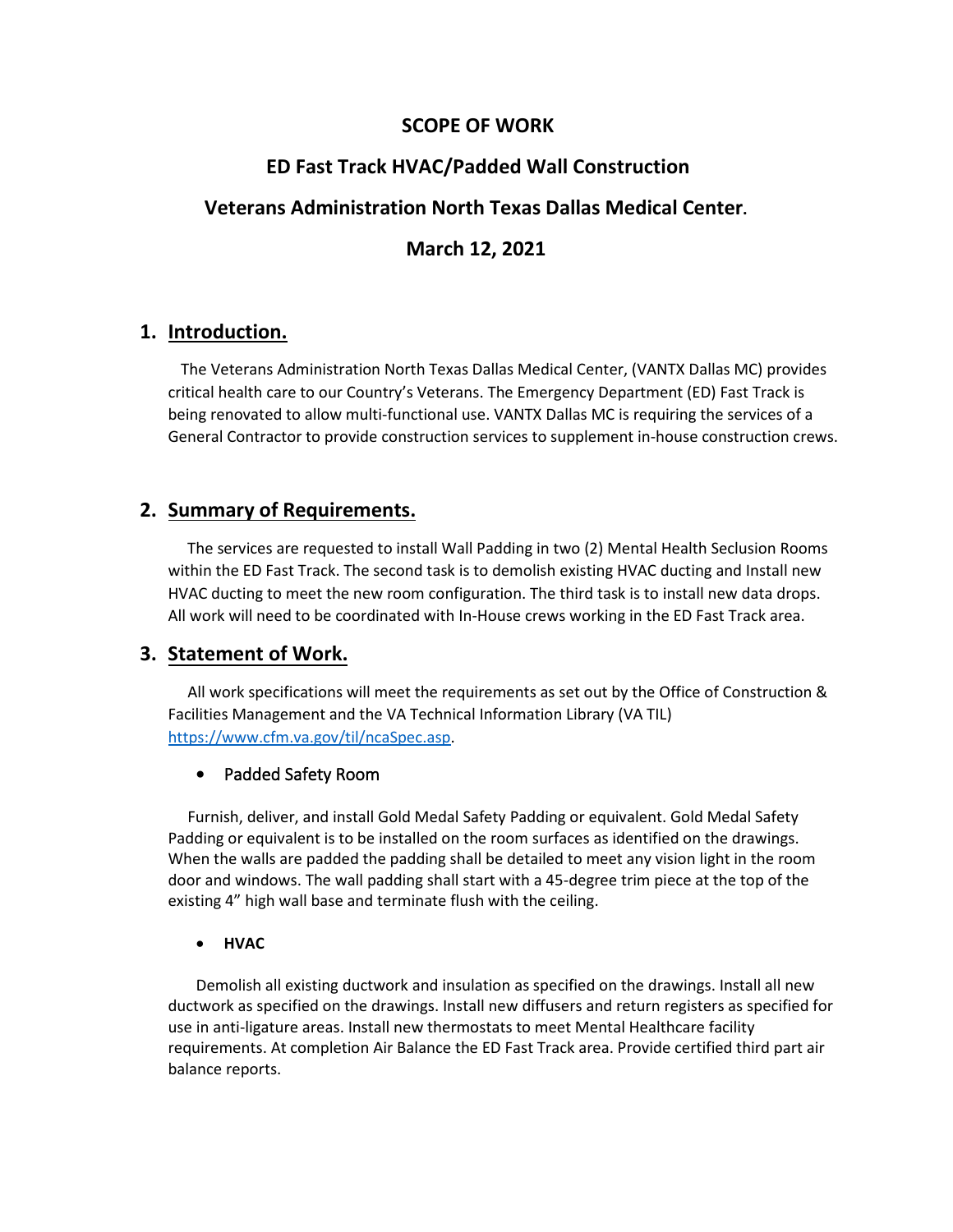#### • **Data Drops**

Install new communication (DATA) cabling from IT Closet to all the devices such as but not limited to Nurses Station, Surveillance cameras, Omni Cell (Mobile medication storage), Data Ports/outlets to meet new Electronic Health Record Management mandate. Harvest all old cabling.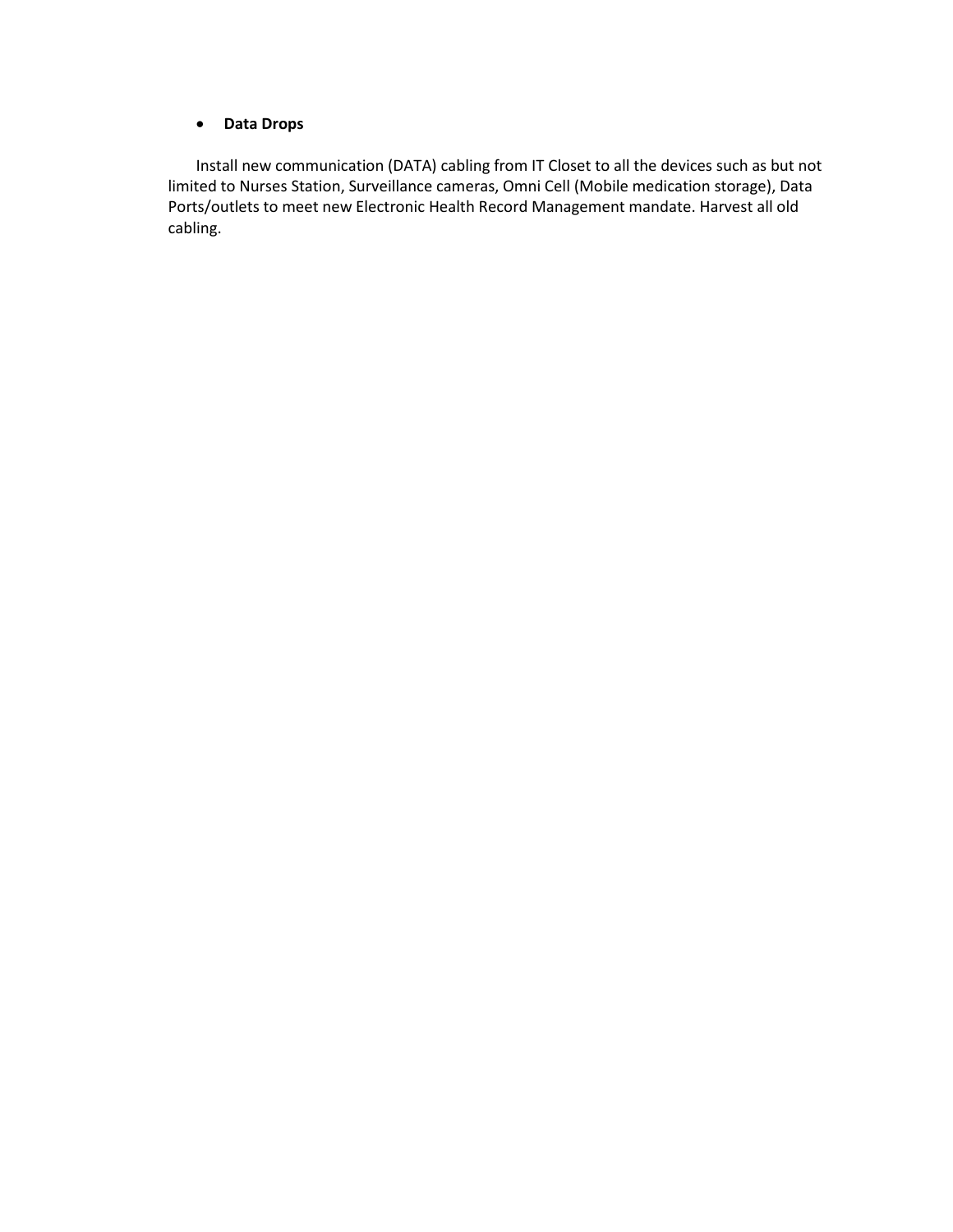## **ADDENDUM A**

## **North Texas VA Health Care Systems Construction Safety Accident Prevention Plan**

Prior to commencing work contractors must submit for approval Accident Prevention Plan. The prime contractor will write this plan for the specific work and hazards of the contract and implementing in detail the requirements for safety and occupational health. This plan shall be reviewed and found acceptable by Government personnel prior to initiation of work at the job site. **The plan shall be developed by qualified personnel and shall be signed by a competent person AND a representative of management**.

The prime contractor shall integrate all subcontractor work activities into the Safety and health Program, make the program available to all contractor and subcontractor employees and ensure all subcontractors integrate the provisions of the plan into their work activities.

The prime contractor shall integrate in their safety plan a requirement that **all subcontractor lead personnel attend a onetime facility construction safety orientation;**

Date: every 3<sup>rd</sup> Thursday

Time: 9:00 am

Location: 4500 Lancaster, Dallas, Texas 75216 (Engineering Building 9)

#### **NOTE: Please provide an anticipated attendance list prior to attendance**

#### **The safety plan shall include:**

- Title, signature and phone number of the plan preparer
- Title, signature and phone number of the plan approver
- Background information on the project:
- Contractor, contract number, project name, description of work to be performed and location of work to be performed, contractor accident experience such as OSHA 200 forms, corporate safety trend analysis, and a listing of phases of work and hazardous activities requiring hazard analysis.

#### **Statement of safety & health policy**

- Administrative responsibilities for implementing the plan
- Identification and accountability of personnel responsible for accident prevention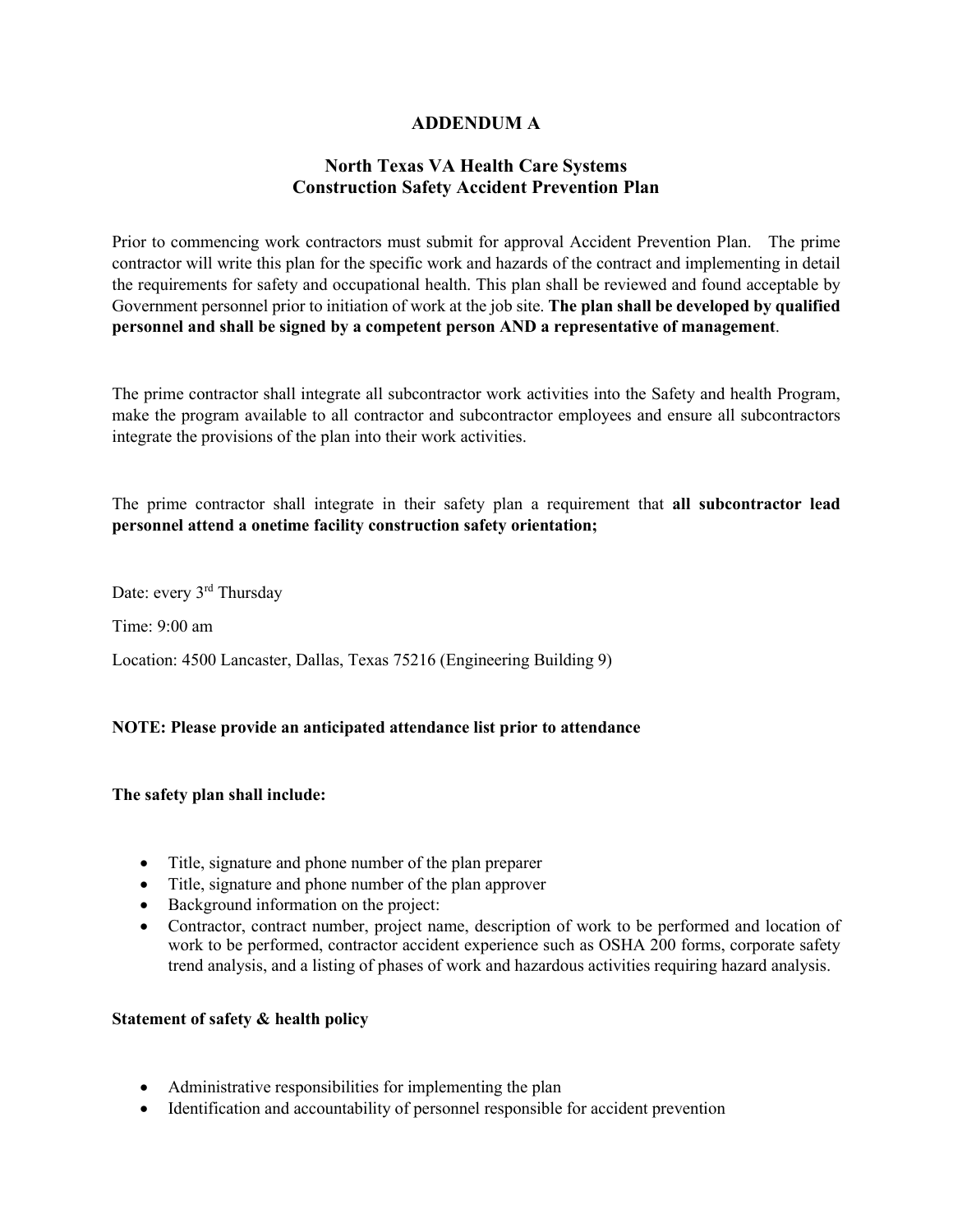- Means for controlling work activities of subcontractors and suppliers
- Responsibilities of subcontractors
- Plans for safety orientation of new employees / sub contractors
- Plans for continued safety training
- Provisions for safety inspections to include
- Work site/material and equipment inspection
- Means for recording inspection results
- Timetable for correction of deficiencies
- Procedures for follow-up inspections to ensure correction
- Responsibilities for investigation and reporting accidents/exposure
- All accidents incident to the project will be investigated  $&$  reported within 24 hours
- Accidents that result in a fatality, three or more persons admitted to a hospital or significant property damage will be reported immediately to the Contracting Officer. Contractors are responsible for notifying OSHA.
- First aid treatments shall be reported and recorded daily.
- Responsibilities for maintaining accident data, reports and logs
- Emergency response capabilities for disasters
- Emergency Plans will include emergency phone numbers and shall be tested periodically. Plans shall include escape procedures, employee accounting following an emergency evacuation, rescue and medical duties, means of reporting emergencies and persons to be contacted.
- Plans for maintaining job cleanup and safe access
- Public safety requirements (fencing/signs)
- Prevention of alcohol/drug abuse on the job

#### **NOTE: Items that are commonly omitted in safety plans:**

- Plans for hazard communication program must include:
	- 1. A list of hazardous chemicals known to be present
	- 2. Methods used to inform employees of the hazards
	- 3. Containers must be present and labeled
	- 4. MSDS for each hazardous chemical on site

Plans must identify monthly supervisor safety meeting and weekly worker safety meetings. Meetings shall be documented including the date, attendance, subjects, and the name of individuals who conducted the meeting.

• Fire protection plan: Establish and maintain a fire protection program in accordance with 29 CFR 1926. Prior to start of work; prepare a plan detailing project-specific fire safety measures. As part of the Fire Safety Plan the contractor shall include the following applicable standards NFPA 101, NFPA 1, NFPA 241. These standards describe requirements when the Fire protection Systems are impaired. Any open piping/conduit and/or penetrations extending through walls or floors from the construction area into a non-construction compartment will need to be capped off and fire stopped. All hot work will require a permit a facility Safety Officer will inspect the area before such work is performed.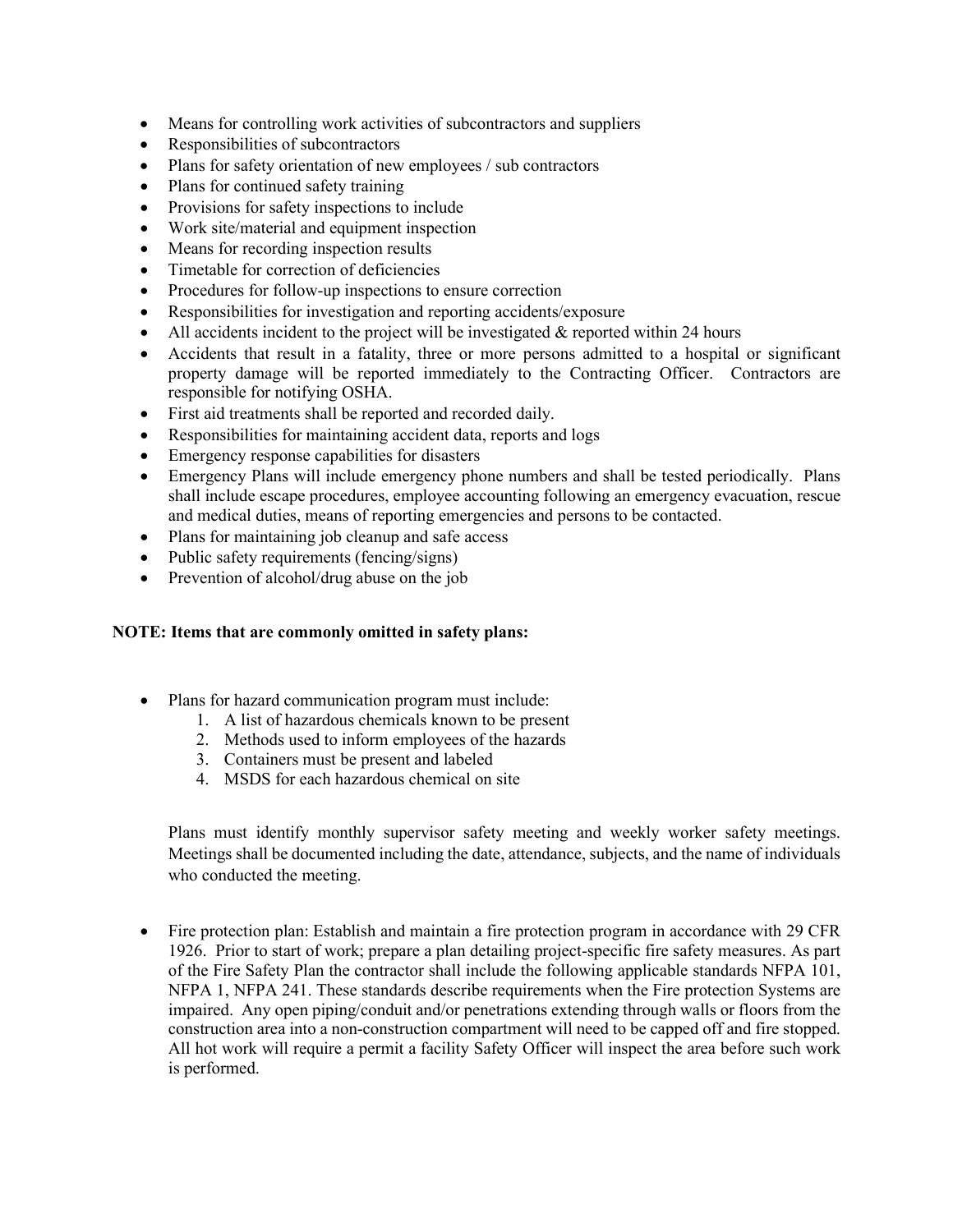**NOTE: When fire protection systems are disrupted, contractors shall ensure procedures are incorporated to maintain equivalent levels of fire protection and provide formal notification to the facility. Procedures shall be approved by facility CSO (construction safety officer) or project COR (contracting officer representative) prior to implementation.**

## **Safety requirements for the hazards identified on the job site such as listed but not limited to the following:**

- Fall protection
- Alternate measures for impaired fire protection systems (sprinkler, fire alarm, etc)
- Asbestos exposure
- Confined space entry
- Lock out/tag out
- Excavations
- Electrical safety
- Machinery and mechanized equipment
- Hand and power tools
- Contingency plan for severe weather
- Hot work (welding, torch cutting, brazing etc)
- Flammable storage

**NOTE: Plan must indicate that no hot work shall be performed without required burn permit issued by safety)**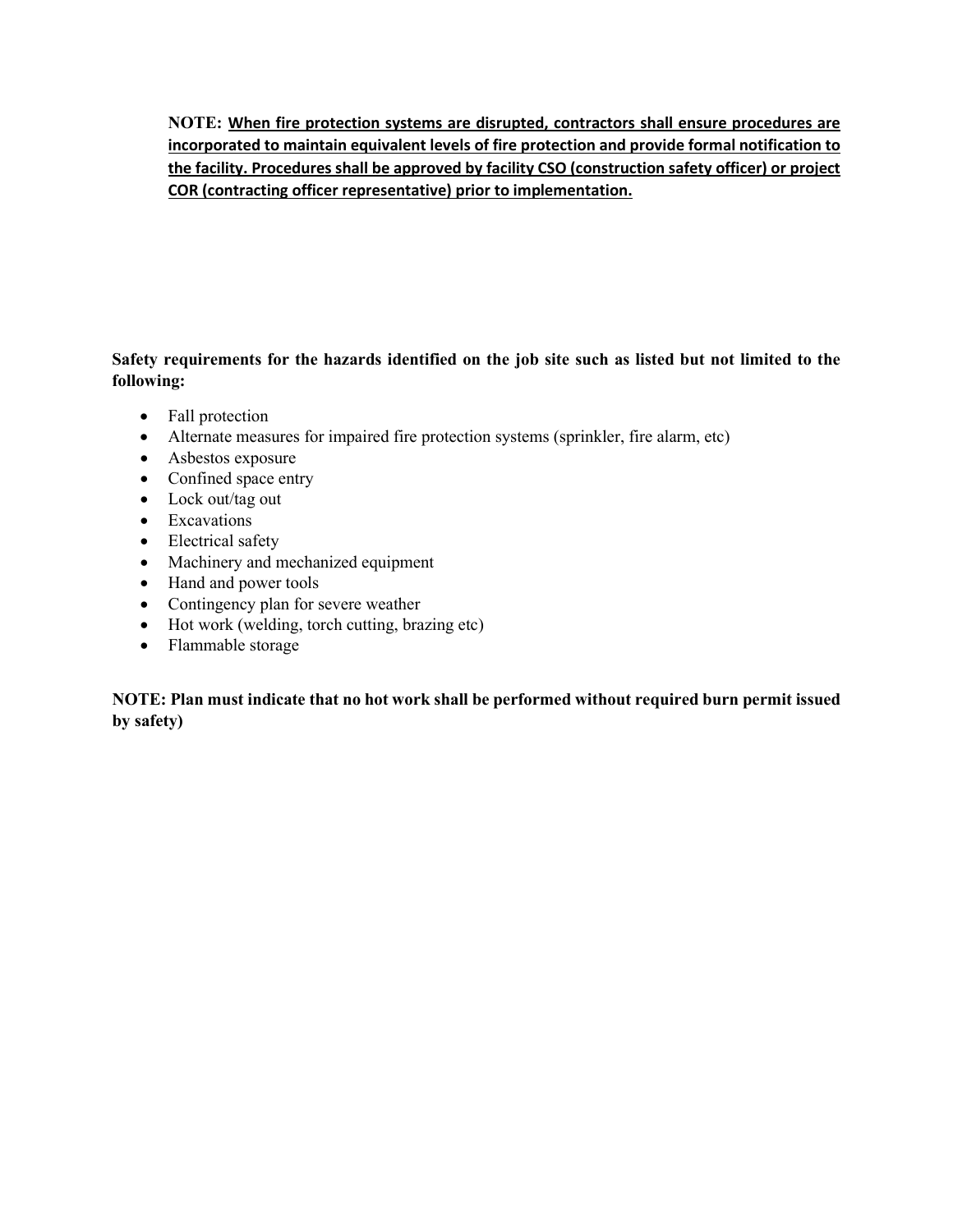#### **Hazard Analysis**

Prior to beginning *EACH PHASE OF WORK*, an activity hazard analysis shall be prepared by the contractor performing that work. Work shall not proceed until the hazard analysis has been accepted by facility Construction Safety Coordinator.

The analysis will:

- Define the activity being performed
- Identify the sequence of work to be accomplished
- Identify the specific hazards that are anticipated
- Identify the control measures that shall be implemented to reduce each hazard to an acceptable level

Hazard analysis shall identify the principal steps to be accomplished in sequence to accomplish the operations. Equipment used in the operation shall be listed on the hazard analysis form. Inspection requirements for the equipment and machinery shall be listed on the hazard analysis form. Each step shall be analyzed to identify its potential hazards and a recommended control shall be identified to reduce the hazard to an acceptable level.

|                                             |                                | Hazard Analysis   Work Phase:  |
|---------------------------------------------|--------------------------------|--------------------------------|
|                                             |                                |                                |
| Principal<br>Steps                          | Potential<br>Hazards           | Recommended<br>Controls        |
| Identify the<br>sequence of work activities | Identify the potential hazards | List specific control measures |
|                                             |                                |                                |
|                                             |                                |                                |